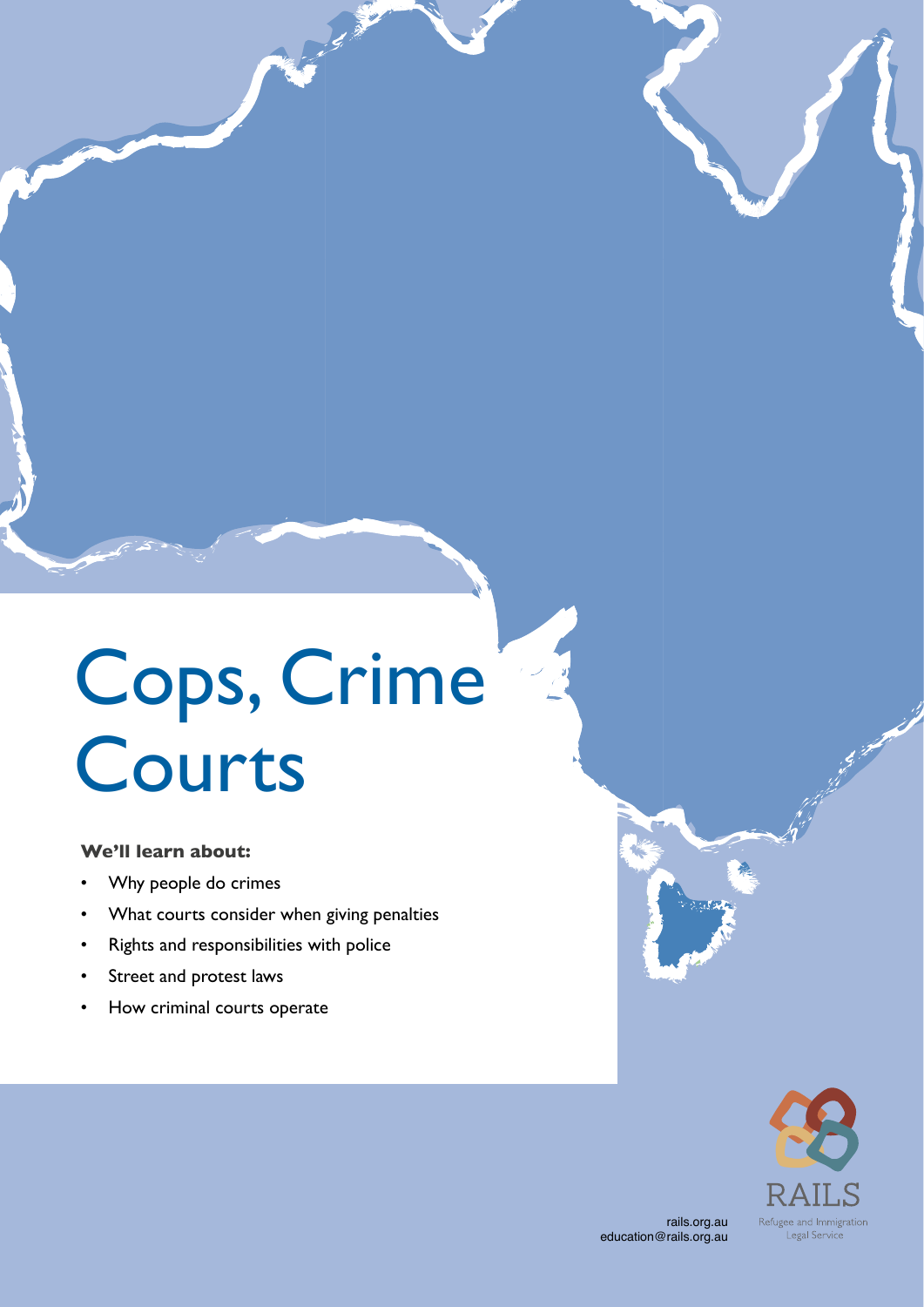# **Key Words**

| Word                  | <b>Meaning</b>                                                                                             |  |
|-----------------------|------------------------------------------------------------------------------------------------------------|--|
| arrest                | stop someone and detain (hold) them under<br>law                                                           |  |
| assault               | attack physically<br>By pushing him it was an assault.                                                     |  |
| authority             | power - to give orders, make decisions, punish<br>The police had authority to search the car.              |  |
| bail                  | release of a person while they wait to go to<br>court<br>She was given bail to turn up to court in a week. |  |
| consequence           | the result or effect<br>The consequences were that he had to pay a large<br>fine and got criminal record.  |  |
| crime                 | an act which can be punished by the law<br>Stealing is a crime.                                            |  |
| criminal              | person who is found guilty of a crime                                                                      |  |
| evidence              | information showing something is true. Proof                                                               |  |
| fine                  | money to pay as a penalty (also, good, thin)<br>He asked for more time to pay off the fine.                |  |
| guilt, guilty         | blame, fault, responsible                                                                                  |  |
| innocent<br>innocence | not to blame, not guilty, not at fault<br>She was innocent as she didn't take it.                          |  |
| offence               | wrong doing, break the law, illegal (annoyance)<br>What you did was an offence                             |  |
| responsibilty         | have to do something, to blame for something                                                               |  |
| victim                | person harmed as result of a crime or event<br>She was a victim of a terrible crime.                       |  |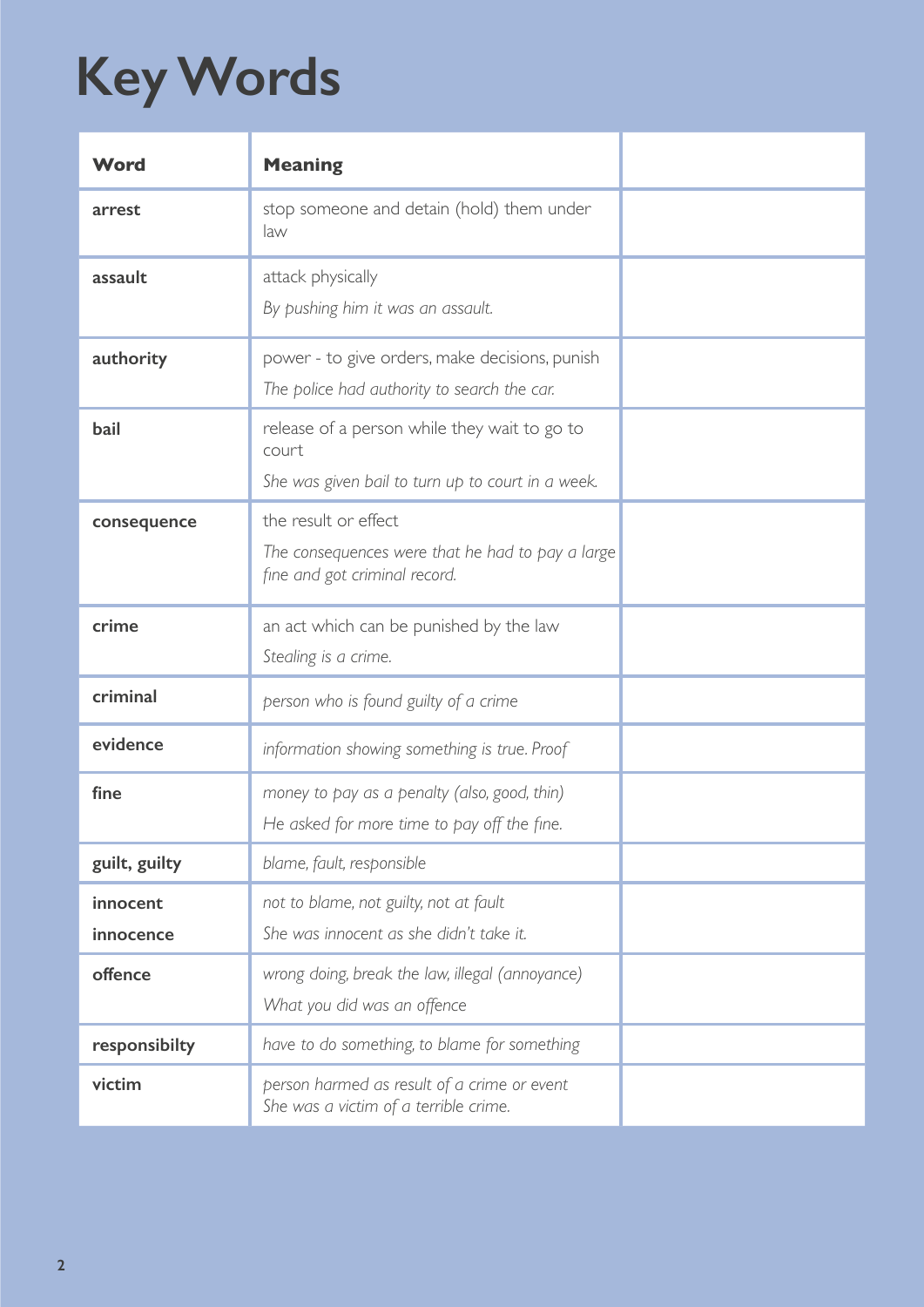### **Key Words**

### **Find the highlighted words:**

Police must stop crime and keep the community safe. **If police** treat you badly you can make an official **complaint** about this.

'Arrest' means to stop someone and detain (hold) them under law.

If you didn't do the crime then you're innocent and should plead **'not guilty'** in court.

**Three other words are in the grid which make up a wise message about this:**

If police think you've broken the law, they have authority to arrest you. If you fight against police when they're trying to arrest you, then you can be charged with 'resisting arrest'. Even if you didn't commit (do) any crime. So it's unwise to resist arrest, even if you haven't broken the law.

| r            | $\mathsf{r}$ | n       | $\circ$      | $\mathsf t$                                                                                                                                                                                                                                                                                                                                                                      | g           | $\mathsf{C}$ | $\mathsf t$                                                                                                                                                                                                                                                                                                                                                                      | b           | b            | n                              | $\mathbf{a}$                   | $\sf d$                                                                                                                                                                                                                                                                                                                                                                          |
|--------------|--------------|---------|--------------|----------------------------------------------------------------------------------------------------------------------------------------------------------------------------------------------------------------------------------------------------------------------------------------------------------------------------------------------------------------------------------|-------------|--------------|----------------------------------------------------------------------------------------------------------------------------------------------------------------------------------------------------------------------------------------------------------------------------------------------------------------------------------------------------------------------------------|-------------|--------------|--------------------------------|--------------------------------|----------------------------------------------------------------------------------------------------------------------------------------------------------------------------------------------------------------------------------------------------------------------------------------------------------------------------------------------------------------------------------|
| f            | e            | İ.      | e            | h                                                                                                                                                                                                                                                                                                                                                                                | u           | e            | $\mathsf{d}$                                                                                                                                                                                                                                                                                                                                                                     | q           | $\mathsf{C}$ | $\mathsf{V}$                   | r                              | $\mathsf Z$                                                                                                                                                                                                                                                                                                                                                                      |
| $\circ$      | I            | S       | C            | S                                                                                                                                                                                                                                                                                                                                                                                | İ.          | $\mathsf a$  | P                                                                                                                                                                                                                                                                                                                                                                                | e           | $\mathbf{a}$ | u                              | $\mathsf{r}$                   | $\begin{array}{c} \rule{0pt}{2.5ex} \rule{0pt}{2.5ex} \rule{0pt}{2.5ex} \rule{0pt}{2.5ex} \rule{0pt}{2.5ex} \rule{0pt}{2.5ex} \rule{0pt}{2.5ex} \rule{0pt}{2.5ex} \rule{0pt}{2.5ex} \rule{0pt}{2.5ex} \rule{0pt}{2.5ex} \rule{0pt}{2.5ex} \rule{0pt}{2.5ex} \rule{0pt}{2.5ex} \rule{0pt}{2.5ex} \rule{0pt}{2.5ex} \rule{0pt}{2.5ex} \rule{0pt}{2.5ex} \rule{0pt}{2.5ex} \rule{0$ |
| r            | þ            | C       | $\circ$      | $\circ$                                                                                                                                                                                                                                                                                                                                                                          | I           | m            | $\sf t$                                                                                                                                                                                                                                                                                                                                                                          | e           | $\mathsf t$  | $\mathsf f$                    | L                              | h                                                                                                                                                                                                                                                                                                                                                                                |
| $\mathsf{C}$ | e            | d       | $\circ$      | n                                                                                                                                                                                                                                                                                                                                                                                | t           | r            | r                                                                                                                                                                                                                                                                                                                                                                                | S           | e            | a                              | y                              | u                                                                                                                                                                                                                                                                                                                                                                                |
| $\mathbf i$  | $\circ$      | S       | r            | q                                                                                                                                                                                                                                                                                                                                                                                | y           | e            | $\checkmark$                                                                                                                                                                                                                                                                                                                                                                     | $\mathsf C$ | e            | $\mathbf i$                    | İ                              | $\begin{array}{c} \rule{0pt}{2.5ex} \rule{0pt}{2.5ex} \rule{0pt}{2.5ex} \rule{0pt}{2.5ex} \rule{0pt}{2.5ex} \rule{0pt}{2.5ex} \rule{0pt}{2.5ex} \rule{0pt}{2.5ex} \rule{0pt}{2.5ex} \rule{0pt}{2.5ex} \rule{0pt}{2.5ex} \rule{0pt}{2.5ex} \rule{0pt}{2.5ex} \rule{0pt}{2.5ex} \rule{0pt}{2.5ex} \rule{0pt}{2.5ex} \rule{0pt}{2.5ex} \rule{0pt}{2.5ex} \rule{0pt}{2.5ex} \rule{0$ |
| d            | a            | m       | n            | k                                                                                                                                                                                                                                                                                                                                                                                | e           | $\sf S$      | n                                                                                                                                                                                                                                                                                                                                                                                | e           | q            | h                              | q                              | n                                                                                                                                                                                                                                                                                                                                                                                |
| $\mathsf Z$  | P            | b       | P            | e                                                                                                                                                                                                                                                                                                                                                                                | P           | İ            | $\mathsf b$                                                                                                                                                                                                                                                                                                                                                                      | $\mathsf C$ | u            | $\mathsf k$                    | $\begin{array}{c} \end{array}$ | S                                                                                                                                                                                                                                                                                                                                                                                |
| $\mathsf{r}$ | y            | $\circ$ | $\circ$      | $\begin{array}{c} \rule{0pt}{2.5ex} \rule{0pt}{2.5ex} \rule{0pt}{2.5ex} \rule{0pt}{2.5ex} \rule{0pt}{2.5ex} \rule{0pt}{2.5ex} \rule{0pt}{2.5ex} \rule{0pt}{2.5ex} \rule{0pt}{2.5ex} \rule{0pt}{2.5ex} \rule{0pt}{2.5ex} \rule{0pt}{2.5ex} \rule{0pt}{2.5ex} \rule{0pt}{2.5ex} \rule{0pt}{2.5ex} \rule{0pt}{2.5ex} \rule{0pt}{2.5ex} \rule{0pt}{2.5ex} \rule{0pt}{2.5ex} \rule{0$ | a           | $\sf S$      | u                                                                                                                                                                                                                                                                                                                                                                                | i           | $\mathsf a$  | $\begin{array}{c} \end{array}$ | u                              | P                                                                                                                                                                                                                                                                                                                                                                                |
| b            | $\mathsf{C}$ | a       | I            | u                                                                                                                                                                                                                                                                                                                                                                                | a           | $\mathsf t$  | a                                                                                                                                                                                                                                                                                                                                                                                | r           | $\mathsf{r}$ | e                              | S                              | $\mathsf t$                                                                                                                                                                                                                                                                                                                                                                      |
| $\mathsf{a}$ | $\mathsf t$  | $\sf t$ | S            | İ                                                                                                                                                                                                                                                                                                                                                                                | t           | $\mathbf i$  | i                                                                                                                                                                                                                                                                                                                                                                                | j           | k            | $\mathbf i$                    | y                              | $\pmb{\times}$                                                                                                                                                                                                                                                                                                                                                                   |
| $\mathbf i$  | v            | i.      | $\mathsf{C}$ | $\circ$                                                                                                                                                                                                                                                                                                                                                                          | $\mathsf C$ | $\mathsf f$  | n                                                                                                                                                                                                                                                                                                                                                                                | İ           | $\mathsf{C}$ | t                              | $\mathsf t$                    | $\mathsf k$                                                                                                                                                                                                                                                                                                                                                                      |
| t            | İ.           | n       | n            | $\circ$                                                                                                                                                                                                                                                                                                                                                                          | C           | e            | n                                                                                                                                                                                                                                                                                                                                                                                | t           | a            | a                              | a                              | y                                                                                                                                                                                                                                                                                                                                                                                |
| $\mathsf f$  | e            | n       | j            | e                                                                                                                                                                                                                                                                                                                                                                                | C           | $\mathbf{i}$ | $\begin{array}{c} \rule{0pt}{2.5ex} \rule{0pt}{2.5ex} \rule{0pt}{2.5ex} \rule{0pt}{2.5ex} \rule{0pt}{2.5ex} \rule{0pt}{2.5ex} \rule{0pt}{2.5ex} \rule{0pt}{2.5ex} \rule{0pt}{2.5ex} \rule{0pt}{2.5ex} \rule{0pt}{2.5ex} \rule{0pt}{2.5ex} \rule{0pt}{2.5ex} \rule{0pt}{2.5ex} \rule{0pt}{2.5ex} \rule{0pt}{2.5ex} \rule{0pt}{2.5ex} \rule{0pt}{2.5ex} \rule{0pt}{2.5ex} \rule{0$ | $\circ$     | P            | f                              | $\Gamma$                       | $\mathbf{i}$                                                                                                                                                                                                                                                                                                                                                                     |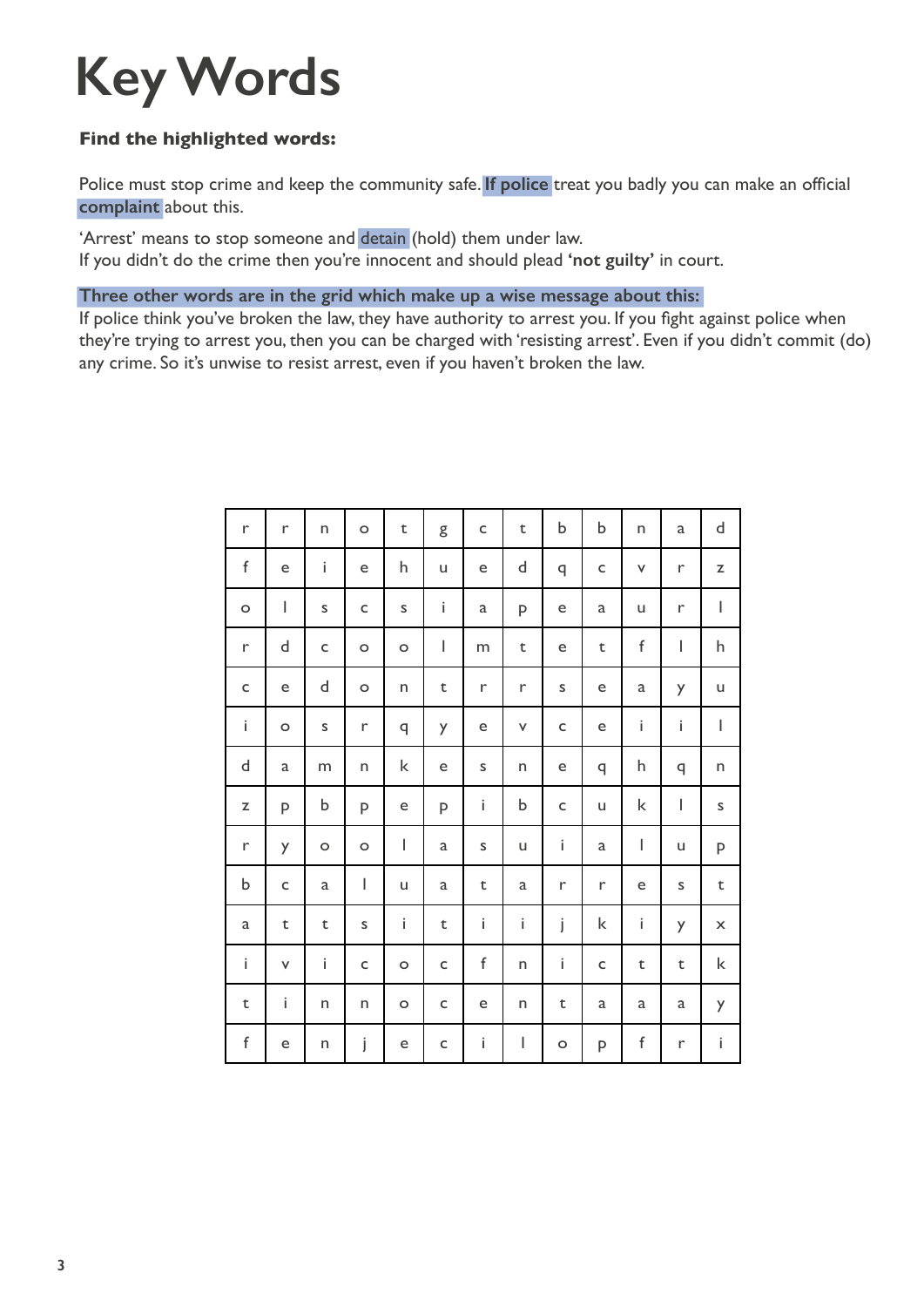### **[Beat the Rap?](http://www.rails.org.au/education/civics-education)**

### **Beat the Rap**

Ukulele



When you deal with You have a right to be treated with dignity Play it cool, know the rules, remember we are free Innocent unless proved \_\_\_\_\_\_\_\_\_\_\_\_.

Police have the right and \_\_\_\_\_\_\_\_\_\_\_\_\_ to protect the community and enforce all law and only use force reasonably.

Can you beat the rap? Rap beat.beat Beat beat. 'Beat the Rap' rap. Beat beat.

You have a to prove your identity Give police your name and address And don't \_\_\_\_\_\_\_\_\_\_\_\_\_\_\_\_\_\_.

You have a \_\_\_\_\_\_\_\_\_\_\_\_\_\_\_\_\_ to silence and to be treated without violence. If you are charged with a criminal

got a right to see a lawyer to act in your defence. You have a right to tell your story in the \_\_\_\_\_\_\_\_\_\_\_\_\_\_\_\_\_\_\_ of this land, with an \_\_\_\_\_\_\_\_\_\_\_\_\_\_\_\_, if you can't understand

and the court must have sufficient \_\_\_\_\_\_\_\_\_\_\_\_\_\_\_\_ to prove you guilty of the \_\_\_\_\_\_\_\_\_\_\_\_.

We all must face the legal If found guilty of a criminal offence Ignorance of the law is You can act in self-defence but don't get loose

If authorities show you no respect You have a right to Theorem 2011 . You can object. Expect to be treated with \_\_\_\_\_\_\_\_\_\_\_\_\_\_

**'Beat the rap'** – means to get off or beat a criminal charge. *The 'rap' is the sound of the judge's hammer (gavel) on the bench.*



### **Listen closely to the song.**

**What are the key messages? Analyse the music. Learn to play it on ukulele.**  [www.rails.org.au/education](http://www.rails.org.au/education/civics-education)

| <b>offence</b> |
|----------------|
| right          |
| evidence       |
| guilty         |
| authority      |
| respect        |
| responsibility |
| courts         |
| consequence    |
| resist arrest  |
| equally        |
| interpreter    |
| duty           |
| no excuse      |
| <b>offence</b> |
| complain       |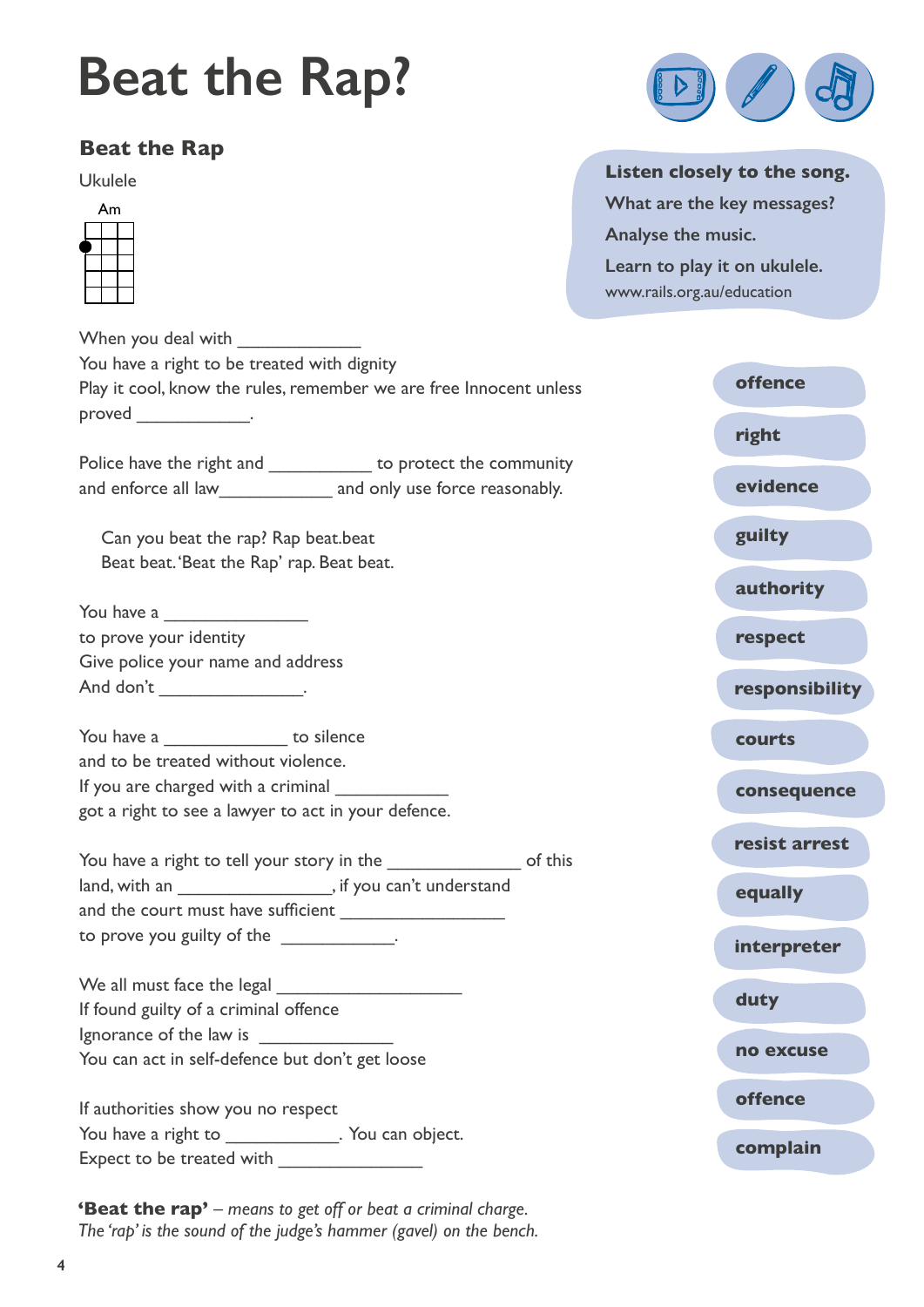# **Causes of Crime**

A crime is an act which the State says will be punished by the law. Police will charge a person who they think did, or helped do, a crime. They will then have to go to a court. Police will prosecute (continue) the case in court and if it is proved that you did (are guilty of) the crime, the court will sentence (punish) you.

**Criminal law is different to civil law.** Civil law deals with legal rights and responsibilities between people. People, not the police, bring legal actions or 'sue'. The police are not involved in civil law matters.

| <b>Cases</b>                                                                                                                                                                                                                                                                                                                 | What might be reasons for these crimes? |
|------------------------------------------------------------------------------------------------------------------------------------------------------------------------------------------------------------------------------------------------------------------------------------------------------------------------------|-----------------------------------------|
| <b>Bee</b> is 13. He loses his basketball so steals a<br>new one from a shop. He loves the game and<br>practised at home with a ball and hoop his father<br>had given him. His father has been in and out of<br>jail a few times for theft and other crimes.                                                                 |                                         |
| <b>Seedee</b> goes out with his flancée and friends to<br>celebrate their engagement. Seedee gets really<br>drunk and as they happily stagger home, Seedee<br>thinks someone passing by is making fun of him and<br>flirting with his fiancée. Seedee king hits the person<br>who falls and cracks his head, and later dies. |                                         |
| <b>Jay</b> believs that men should be the boss of<br>the house. He was taught that by his family. Jay<br>controls the household money and the friends his<br>wife sees. He also slaps her if she talks back at him.                                                                                                          |                                         |
| Kay's parents are poor and often don't have<br>enough food for their family. Kay finds a credit<br>card and does some paywaves to buy food and<br>clothes for the family.                                                                                                                                                    |                                         |
| <b>Emmen</b> has no friends. He tries to join a group in<br>his neighbourhood and they tell him he needs to<br>steal something to prove he's tough. He steals a<br>Tee shirt and is caught.                                                                                                                                  |                                         |
| Peecue became very depressed after her<br>marriage broke down. She began taking cocaine<br>to help her feel better. She's caught by police<br>with cocaine.                                                                                                                                                                  |                                         |
| <b>Artee</b> was made to marry a man years ago and<br>the marriage worked out very well. Artee has<br>now pressured her 18 year old daughter Elle to<br>travel overseas and marry an 'acceptable' man<br>from her old home country. Elle didn't want to.                                                                     |                                         |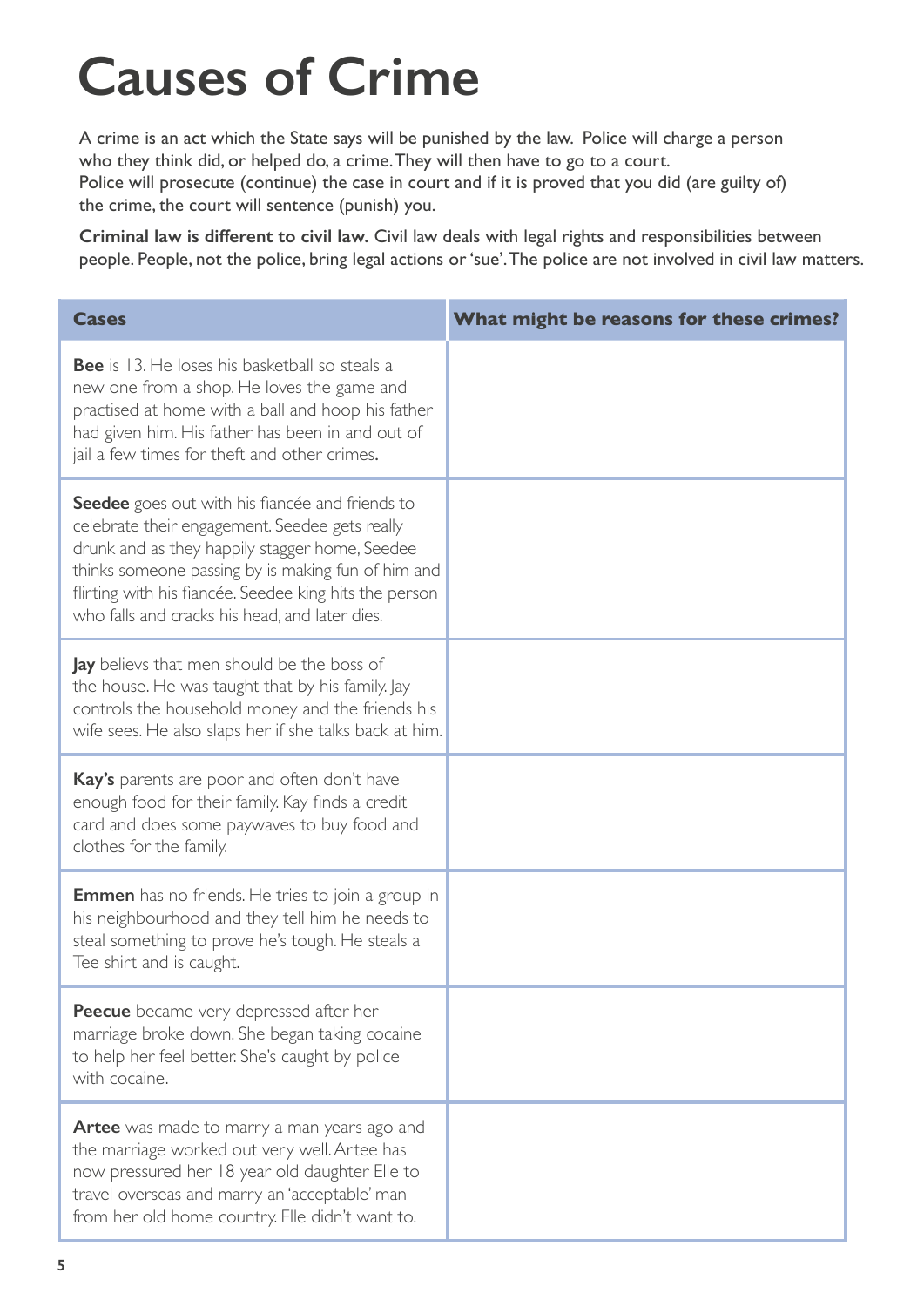## **Causes of Crime**

**The causes of crime are complex.**

Research shows there are some things which bring a higher risk that someone might do crime. Sometimes it might be because of poor parenting, or bad friends, or drug abuse.

Poverty, especially if it leads to poor parenting, can be a factor.

Sometimes people think they have been treated unfairly and may want to hit back by being violent or doing other crime. Some people are violent when they haven't learnt to control anger. Many men use violence in the home to control their partners. Extreme control can be against the law even if there is no physical violence.

All these things can increase the chance of doing crime, But many people who have these backgrounds don't get into crime at all, or if they do they soon stop.

### **Who's to blame?**

**At what age do you think the law should hold people responsible for crimes? Why?**

### **In Australia a child aged under 10 cannot be charged with a crime.**

Children aged 10 to under 14 can only be charged if the police can prove that the child knew what they were doing was wrong.

Children under 18 are dealt with by the Children's Court for criminal offences. People 18 and over get dealt with in adult courts

Children's courts usually give lesser penalties than adult courts because of the age and lack of experience of the young person.

**Jay wants to make friends with a group. The leader says Jay must steal something to show he's 'tough' before he can join the gang. What might Jay do? What would you do? Why?**

Some people join groups or 'gangs' to feel they belong and are accepted, or because of peer pressure, or for protection, or to be 'cool'. There are many positive sports, art and community activities that groups can get into. These are 'good gangs'. But If the group is involved in violent, aggressive or criminal behavior it can badly affect your whole life. It's strong to say 'No' to pressure to join bad gangs.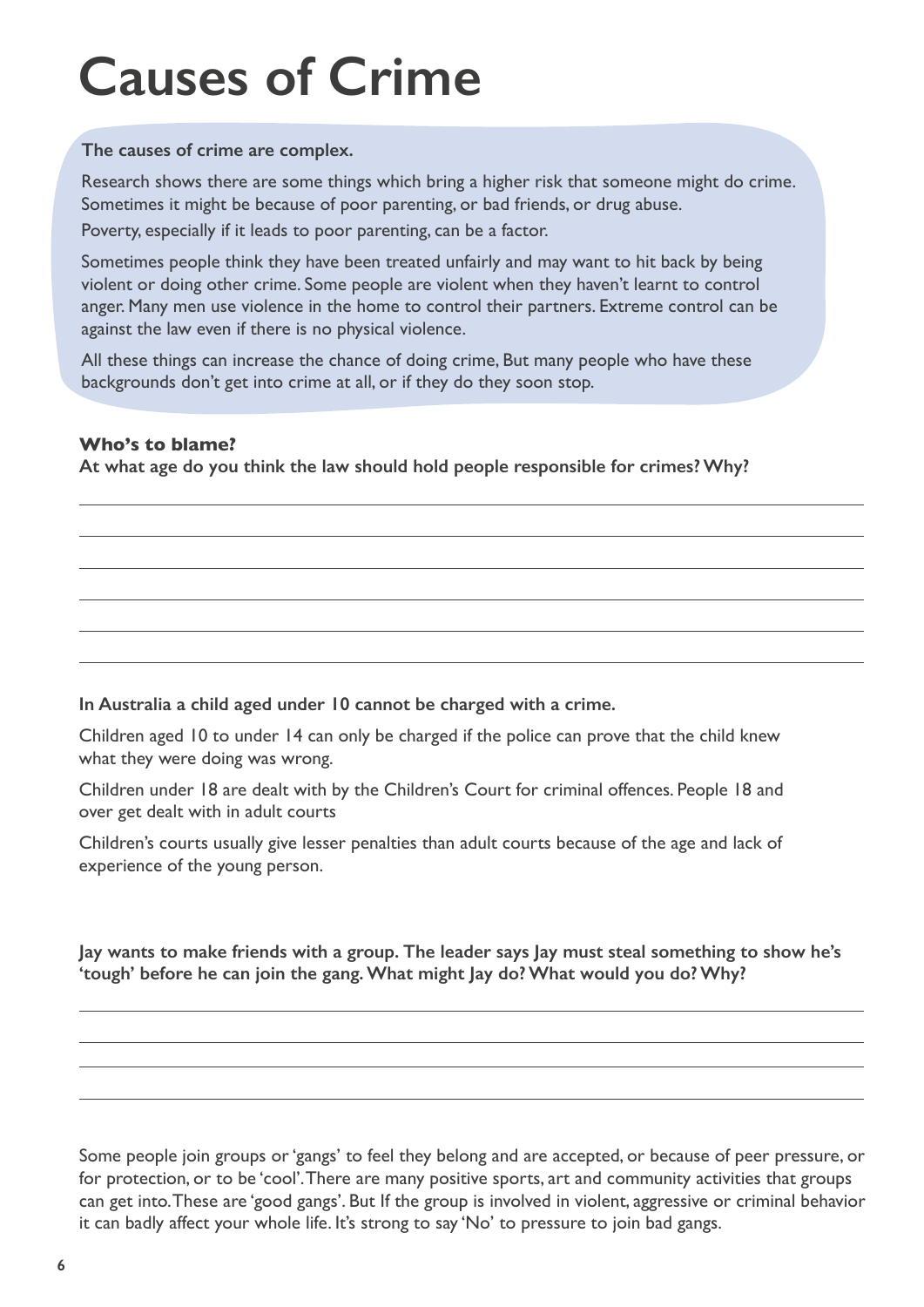# **Punishing Crime**

| The purpose of punishment                                         | What do these words mean? |
|-------------------------------------------------------------------|---------------------------|
| retribution<br>deterrence<br>rehabilitation<br>protecting society |                           |

### **Judges and Magistrates have power to punish people who break the criminal law.**

They must look at a range of factors when deciding the penalty (sentence) such as; the maximum or minimum penalty set by law, any injury caused, what caused the criminal behaviour, any previous offences.

Parliaments have made laws to guide courts in sentencing (for example, google Penalties and Setences Act 1992 (Qld), section 9)

Judges and Magistrates usually have choice (discretion) as to a range of penalties.

### **What factors might judges take into account when deciding if a penalty should be lighter or heavier?**

### **You be the Judge and give penalties for these crimes mentioned before.**

| <b>Crime</b>                        | You're the Judge,<br>What penalty you would give and why? |
|-------------------------------------|-----------------------------------------------------------|
| $Bee -$ stealing                    |                                                           |
| Seedee - murder                     |                                                           |
| Jay - family violence               |                                                           |
| Kay - stealing                      |                                                           |
| Emmen - stealing                    |                                                           |
| Peecue - possessing dangerous drugs |                                                           |
| Artee - forced marriage             |                                                           |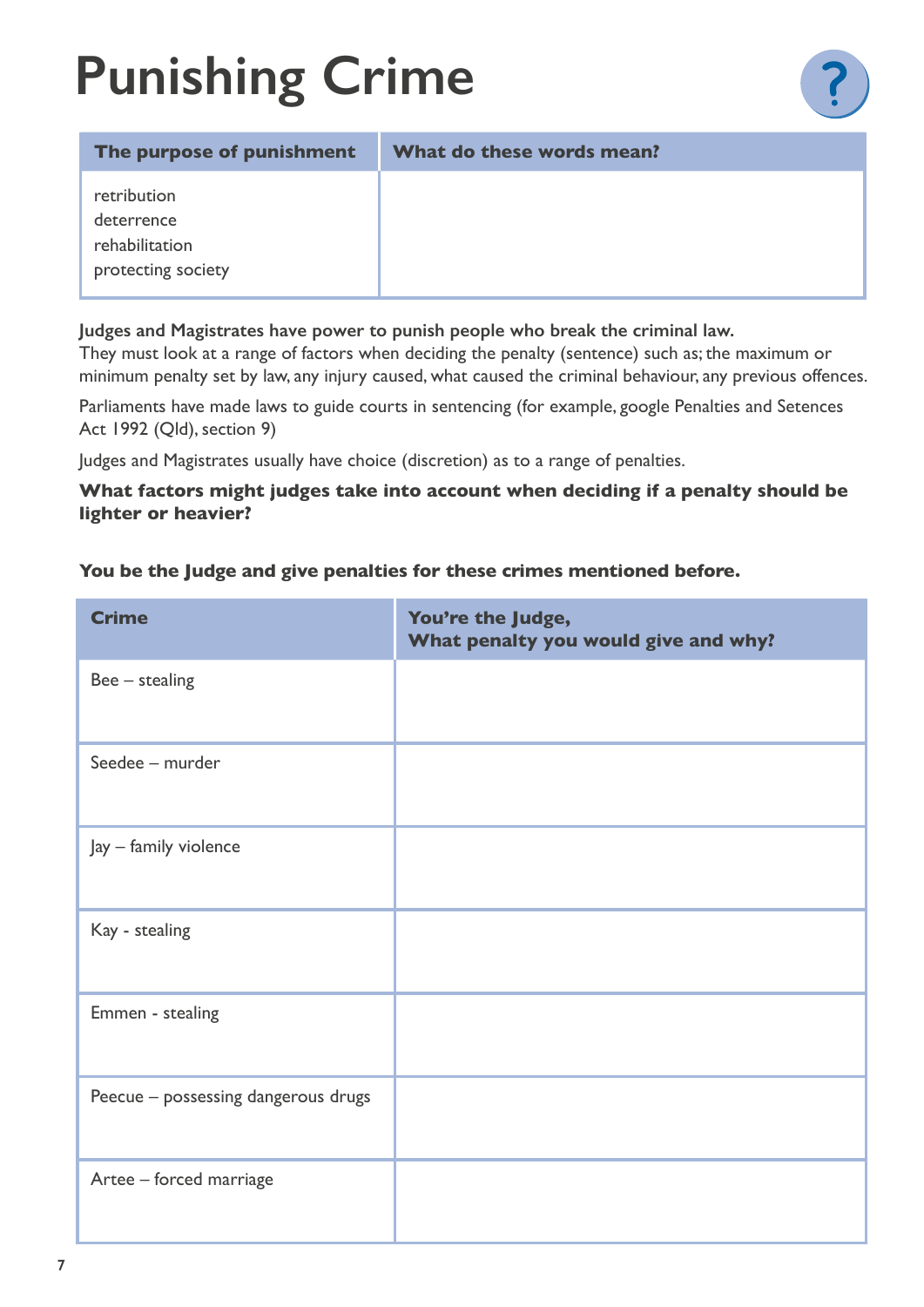### **Police**

### **Questioning**

| advice                                                                                                                                         |                                                                                               | safe             | interpreter                                                                                                                                                                                       |  | <b>why</b>                                                 |  | questions         | name | adult    |        |
|------------------------------------------------------------------------------------------------------------------------------------------------|-----------------------------------------------------------------------------------------------|------------------|---------------------------------------------------------------------------------------------------------------------------------------------------------------------------------------------------|--|------------------------------------------------------------|--|-------------------|------|----------|--------|
| polite                                                                                                                                         |                                                                                               | <b>Legal Aid</b> | legal                                                                                                                                                                                             |  | officer in charge                                          |  | <b>break</b>      |      | urgently | detain |
|                                                                                                                                                |                                                                                               |                  |                                                                                                                                                                                                   |  |                                                            |  |                   |      |          |        |
| Police have a very hard job. Their role is to keep the community ________________<br>and to catch people who ________________________ the law. |                                                                                               |                  |                                                                                                                                                                                                   |  |                                                            |  |                   |      |          |        |
|                                                                                                                                                | I must give police my _____________________ and address if they ask.                          |                  |                                                                                                                                                                                                   |  |                                                            |  |                   |      |          |        |
|                                                                                                                                                |                                                                                               |                  | It is wise to be with police and not get aggressive.                                                                                                                                              |  |                                                            |  |                   |      |          |        |
| me ".                                                                                                                                          |                                                                                               |                  | If police question me I can say "I will help officer but I want to know ________ you are asking                                                                                                   |  |                                                            |  |                   |      |          |        |
|                                                                                                                                                |                                                                                               |                  | If I have information to help police I can give it to them. But if I'm worried I can say: "I will cooperate<br>but I don't want to say anything more until I get legal _______________".          |  |                                                            |  |                   |      |          |        |
| unless it's a very minor offence.                                                                                                              |                                                                                               |                  | If I am under 18 I must have an _____________________ support person when questioned by police                                                                                                    |  |                                                            |  |                   |      |          |        |
|                                                                                                                                                | If someone doesn't understand English well, they can ask for an<br>when questioned by police. |                  |                                                                                                                                                                                                   |  |                                                            |  |                   |      |          |        |
| <b>Police must</b>                                                                                                                             |                                                                                               |                  | You do not have to                                                                                                                                                                                |  | You must                                                   |  | <b>Police can</b> |      |          |        |
| you should                                                                                                                                     |                                                                                               |                  | You have they must                                                                                                                                                                                |  | may be                                                     |  |                   |      |          |        |
|                                                                                                                                                |                                                                                               |                  |                                                                                                                                                                                                   |  | give your name and address to police if they question you. |  |                   |      |          |        |
|                                                                                                                                                |                                                                                               |                  |                                                                                                                                                                                                   |  | answer any other questions unless the law requires.        |  |                   |      |          |        |
| This is called the 'right to silence'.                                                                                                         |                                                                                               |                  |                                                                                                                                                                                                   |  |                                                            |  |                   |      |          |        |
| evidence against you.                                                                                                                          |                                                                                               |                  | If police question you about a serious offence (called an 'indictable' offence) they must give<br>you a 'caution'. This means ___________________ tell you that anything you say could be used as |  |                                                            |  |                   |      |          |        |
|                                                                                                                                                |                                                                                               |                  | If you do speak with police ____________________ tell the truth.                                                                                                                                  |  |                                                            |  |                   |      |          |        |
|                                                                                                                                                |                                                                                               |                  | Anything you say _____________ recorded by police without you knowing.                                                                                                                            |  |                                                            |  |                   |      |          |        |
|                                                                                                                                                |                                                                                               |                  | show you their ID if they question you when they are not in uniform.                                                                                                                              |  |                                                            |  |                   |      |          |        |
|                                                                                                                                                |                                                                                               |                  | a right to have a support person for serious offences if under 18                                                                                                                                 |  |                                                            |  |                   |      |          |        |
|                                                                                                                                                |                                                                                               |                  | detain (hold) a person for questioning for up to 8 hours (but can only<br>question for 4 hours) and must apply to a Magistrate if they want to detain beyond that time.                           |  |                                                            |  |                   |      |          |        |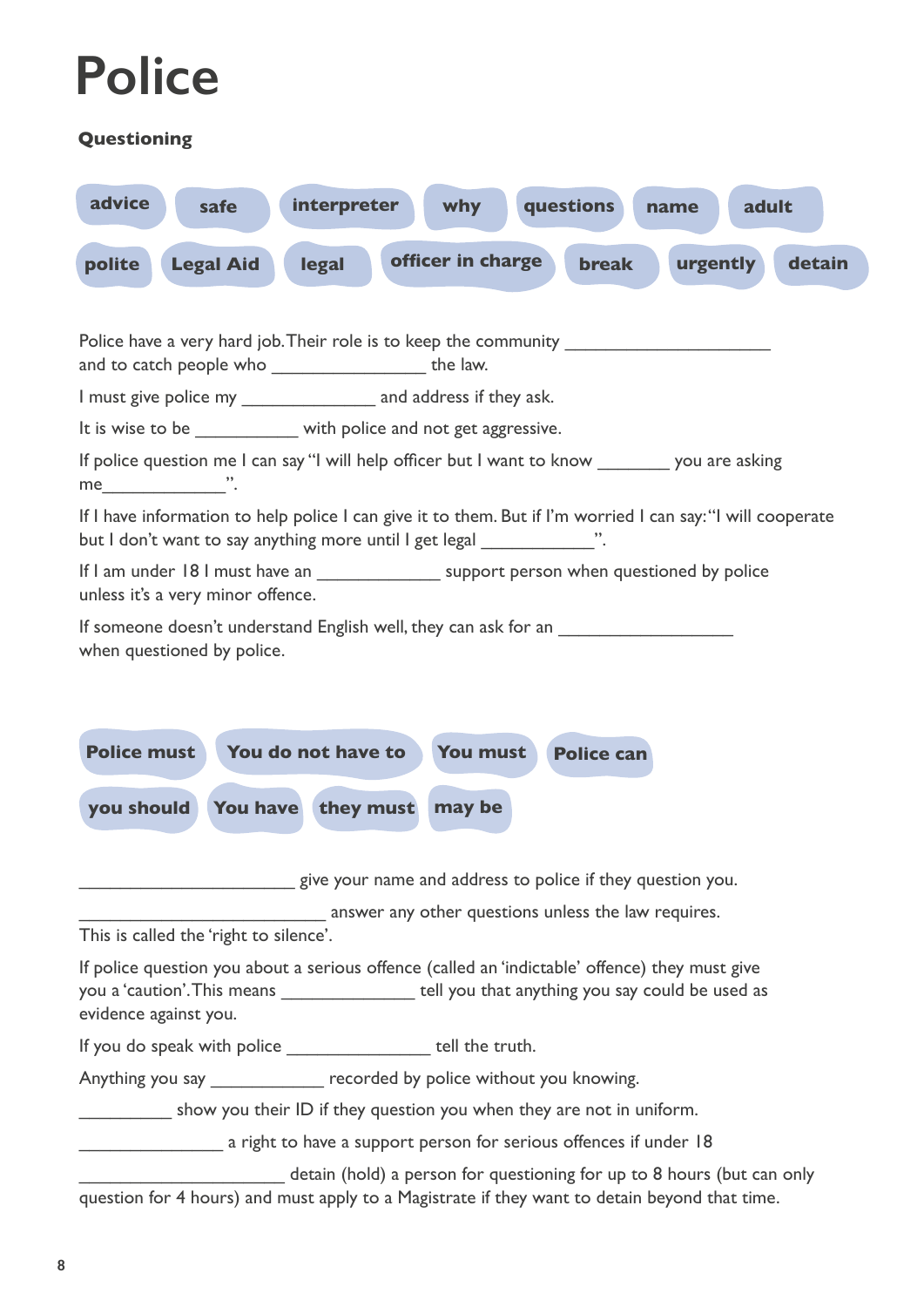### **Police**

### **Search**



*and Responsibilities Act 2000.*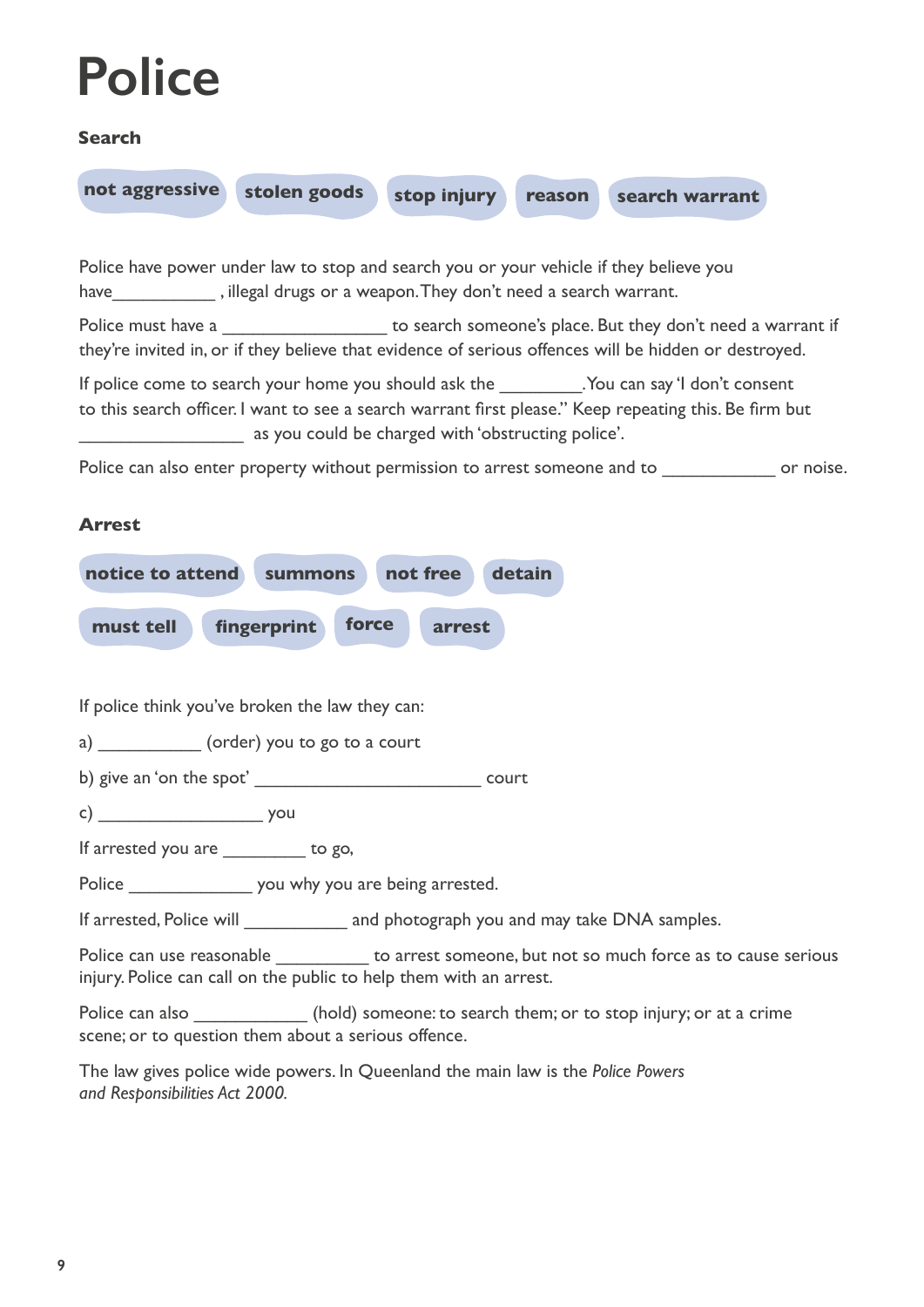### **Innocent or Guilty?**

### **It is a basic principle of criminal justice that we are all innocent unless proved guilty. Discuss.**



The may or may not grant you bail.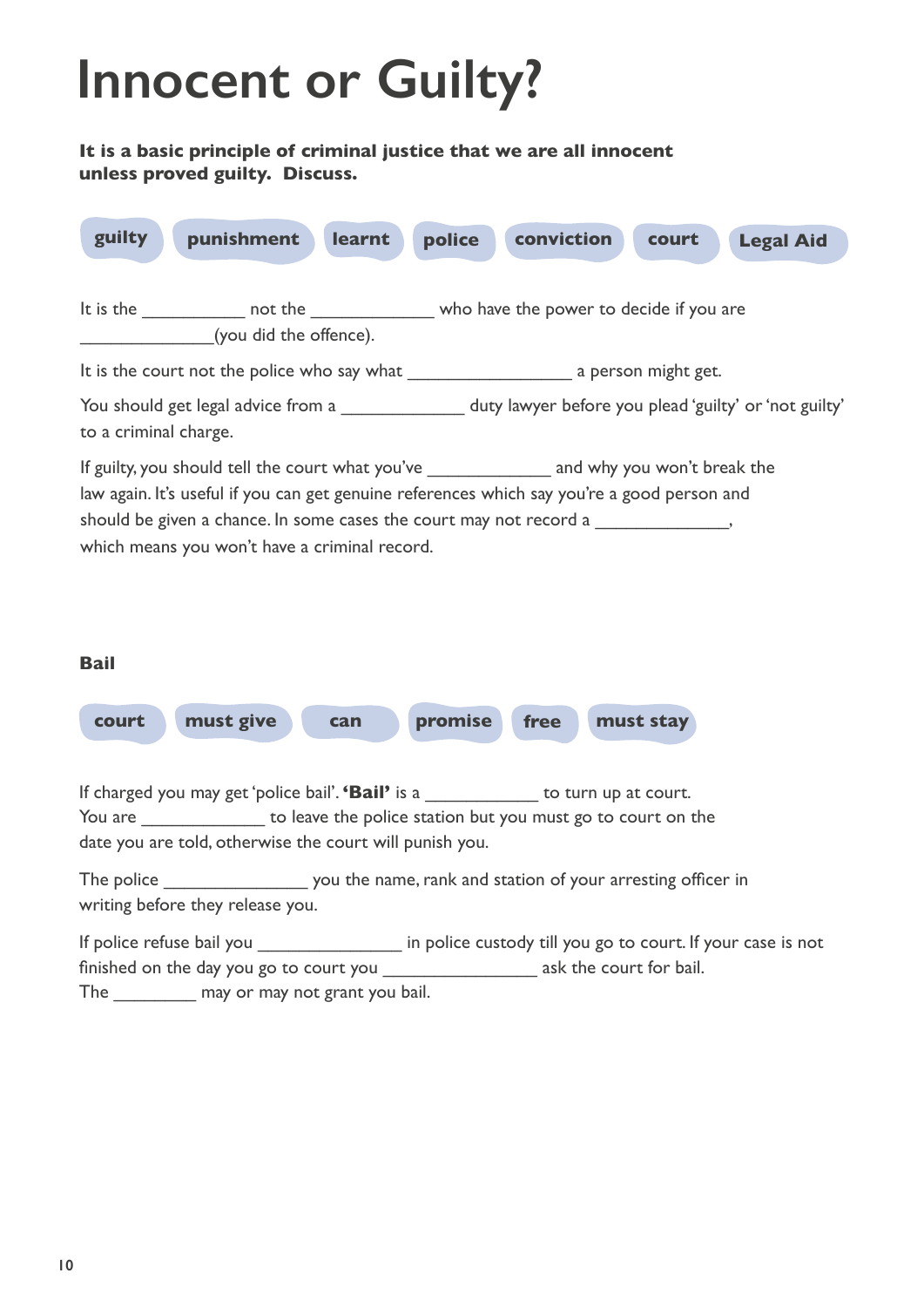# **On the Streets**



If I behave in a public place in a way that disturbs others it can be against the law. For example, swearing and \_\_\_\_\_\_\_\_\_\_\_\_\_\_\_\_\_\_\_\_\_\_\_\_\_\_\_ in a way which might make others feel \_\_\_\_\_\_\_\_\_\_\_\_\_\_\_\_\_\_\_\_\_\_\_\_\_\_\_\_ or not able to enjoy the public space. ThIs is called 'public nuisance'. 'Nuisance' means to annoy or bother.

If Police think someone will disturb the peace they can make them **Fig. 1.1 From a public place** and not come back for 24 hours. Police must have a good for doing this. If you don't move on when police tell you then you can be arrested.

It is against the law to \_\_\_\_\_\_\_\_\_\_\_\_\_ police or try to \_\_\_\_\_\_\_\_\_\_\_\_\_ police if they want to arrest you. To 'obstruct' means to block or get in the way of. 'Resist' means to fight against.

### **Public Protests**

It is a basic right in a democracy for people to hold public gatherings to peacefully protest. Notice must be given to the police and local council who have to ensure the protest will be safe with the least disruption to the public and protect the rights and freedoms of others. If they want to refuse permission they must get a court to agree to the refusal. In Queensland public protest laws are under the Peaceful Assembly Act 1992.

**Discuss why the right to public protest is important to a democracy.**

|        | <b>Advice and complaints</b>    |                                                                                                                                                                           |              |                                                                                                           |  |
|--------|---------------------------------|---------------------------------------------------------------------------------------------------------------------------------------------------------------------------|--------------|-----------------------------------------------------------------------------------------------------------|--|
| I have | complaint                       | 1800 527 527                                                                                                                                                              | legal advice | <b>Legal Aid</b>                                                                                          |  |
|        | police station and then get     | If I am treated badly by police I can say: "I am upset about how I was treated. I want to<br>make a make a make a measure of the Complain to the Officer in Charge of the |              |                                                                                                           |  |
|        |                                 | a right to speak to a lawyer.                                                                                                                                             |              |                                                                                                           |  |
|        | I will get free advice from     |                                                                                                                                                                           |              | .Their phone number is 1300 651 188.                                                                      |  |
|        | number is 1800 LAQ LAQ which is |                                                                                                                                                                           |              | Legal Aid also has a Youth Legal Advice Hotline where lawyers give advice about talking with police – the |  |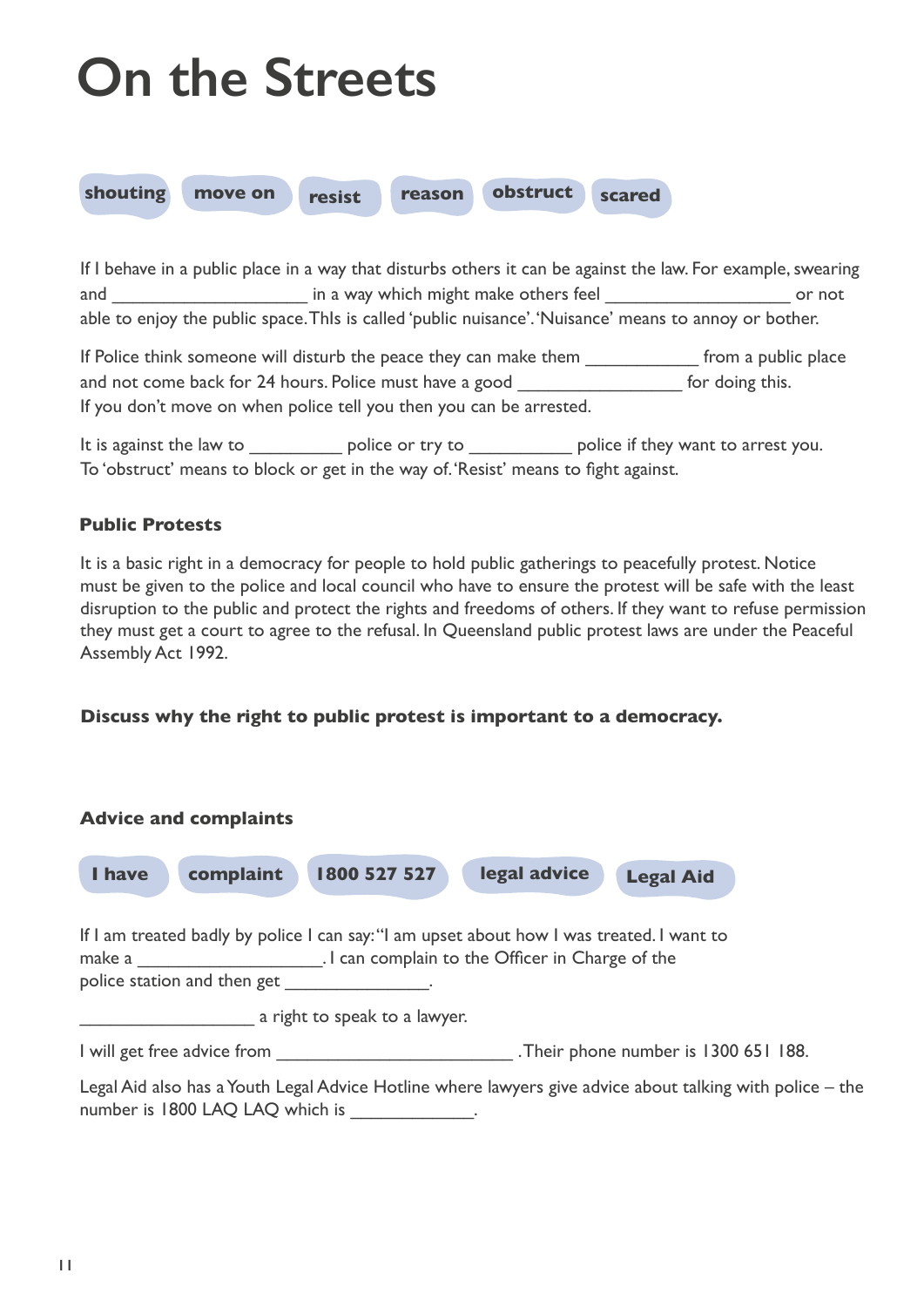### **Court**



**Most courts are open to the public. Visit them.** 

**Name the roles in a criminal court. What do they do?**



#### **Place the statements below in the correct section:**

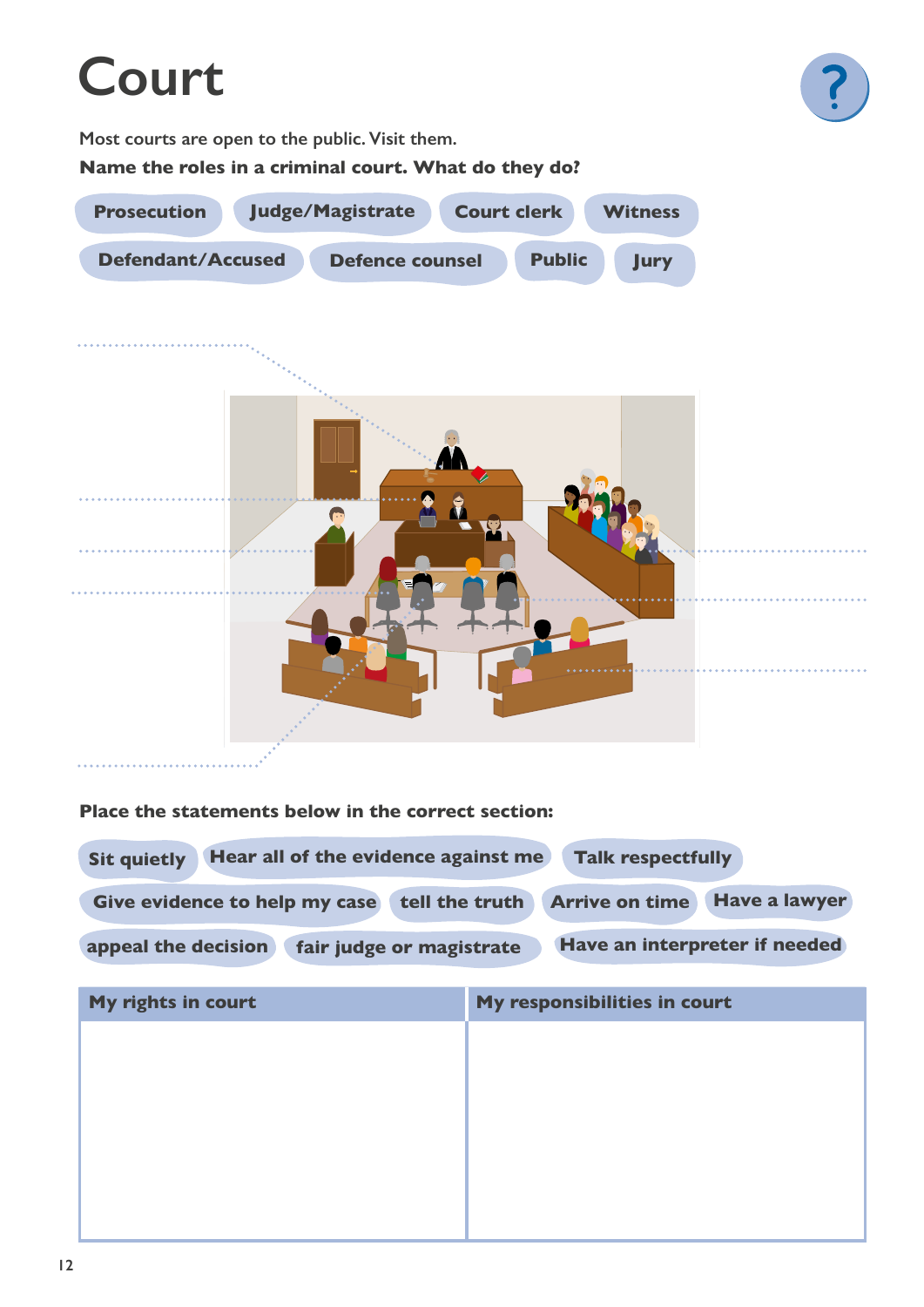# **Court in Action**

**Visit a court** and see how they operate. In a democracy justice must be transparent and most courts are open to the public. The Children's Court for people under 18 is not open to the public.

**Role-play** a police and court scene. Make one up or use the role-play and language activities from '[Thief](https://www.rails.org.au/education/civics-education)' produced by Refugee and Immigration Legal Service (RAILS)**.** 

| <b>Complete the word</b> | <b>Definition</b>                                 |  |  |
|--------------------------|---------------------------------------------------|--|--|
|                          | did no wrong                                      |  |  |
| $\mathsf{S}$             | to look carefully for something                   |  |  |
| E                        | information or facts showing if something is true |  |  |
| T                        | a person who steals                               |  |  |
| $\vee$                   | someone who is harmed or wronged                  |  |  |
| S                        | to take something without consent of the owner    |  |  |
| W                        | Saw something or has information to give          |  |  |
| G                        | you did it                                        |  |  |
| L                        | untruth                                           |  |  |
| Τ                        | fact, correct                                     |  |  |

#### **Circle the correct words**

### **Police Officer witness:**

"I ask/asked the defendant about the bag. He say/said nothing. I say/said I suspected there may be stolen good/goods in the bag so I had a right under law to search. We search/searched the bag and found a wallet and a red tee shirt"

### **Police Office witness:**

"The defendant first say/said the T shirt was his. I then ask/asked him about the wallet and he say/said 'I don't know anything about it'. I then tell/told him I was arresting him on two charges of stealing."

#### **Prosecutor to accused:**

"You lied/lie about the T shirt and now you're lie/lying about the wallet."

#### **Defence lawyer to witness:**

'So you don't/didn't get a chance to clearly see/ saw who steal/ stole your wallet'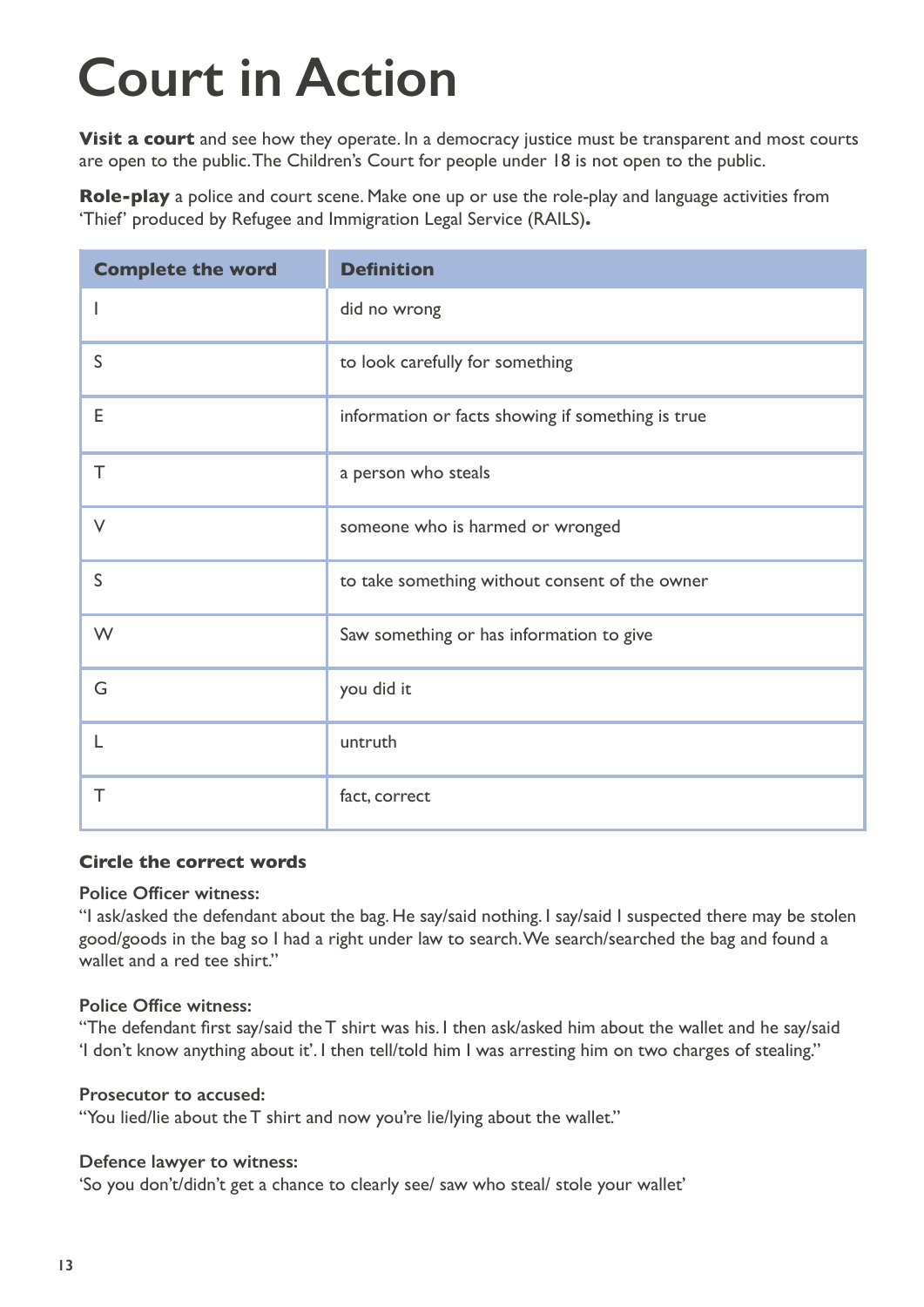# **Crime Role Play**

**Write a 'crime thriller' and role play the criminal process from crime to court.**



### **Here's an example:**

Vee is at home in her bedroom and hears a noise at the front door. She hurries out and sees a man taking her wallet and computer from the kitchen table. He pushes past Vee as he runs out with the goods. The computer and wallet had important documents and photos in them, plus cash. Vee is very shaken and calls police. She gives them a statement. Police then question, search and arrest a suspect.

You can then play a court scene. (See also an example in the 'Thief' resource which includes a script for court - www.rails.org.au/education)

### **Call the Police**

131 444 Call the Police, they've got to come for sure In emergency, call triple zeeee Ro. Oh Oh Oh 131 444 (repeat)

### **Police statement**

Write how you investigated and found enough evidence to charge the accused with a crime.

### **Victim statement**

Write about what happened. Include how it made you feel. Discuss how crime affects victims.

### **Accused/Defendant**

You give identity details to police but don't answer more questions. You call Legal Aid and tell your story to a lawyer. The lawyer advises if you broke the law and about the criminal process. You have to decide whether to plead guilty or not guilty. The lawyer must fight for your best interests but cannot lie and has an over-riding duty to the court.

### **Judge/Magistrate**

If there is a 'guilty' plea the judge then hands down a sentence (punishment). If there is a 'not guilty' plea the police (Prosecution) bring witnesses and evidence and the defendant then presents their case. Each witness must promise to tell the truth and is then questioned by each side. After hearing all the evidence, if the judge has a 'reasonable doubt' that the accused did the crime, then the decision must be 'not guilty'. In the most serious cases a 'jury' of citizens from the community sits in court and decides on what they believe are the facts and whether the accused is guilty. If the accused is guilty they are 'convicted' and the judge hands down a sentence.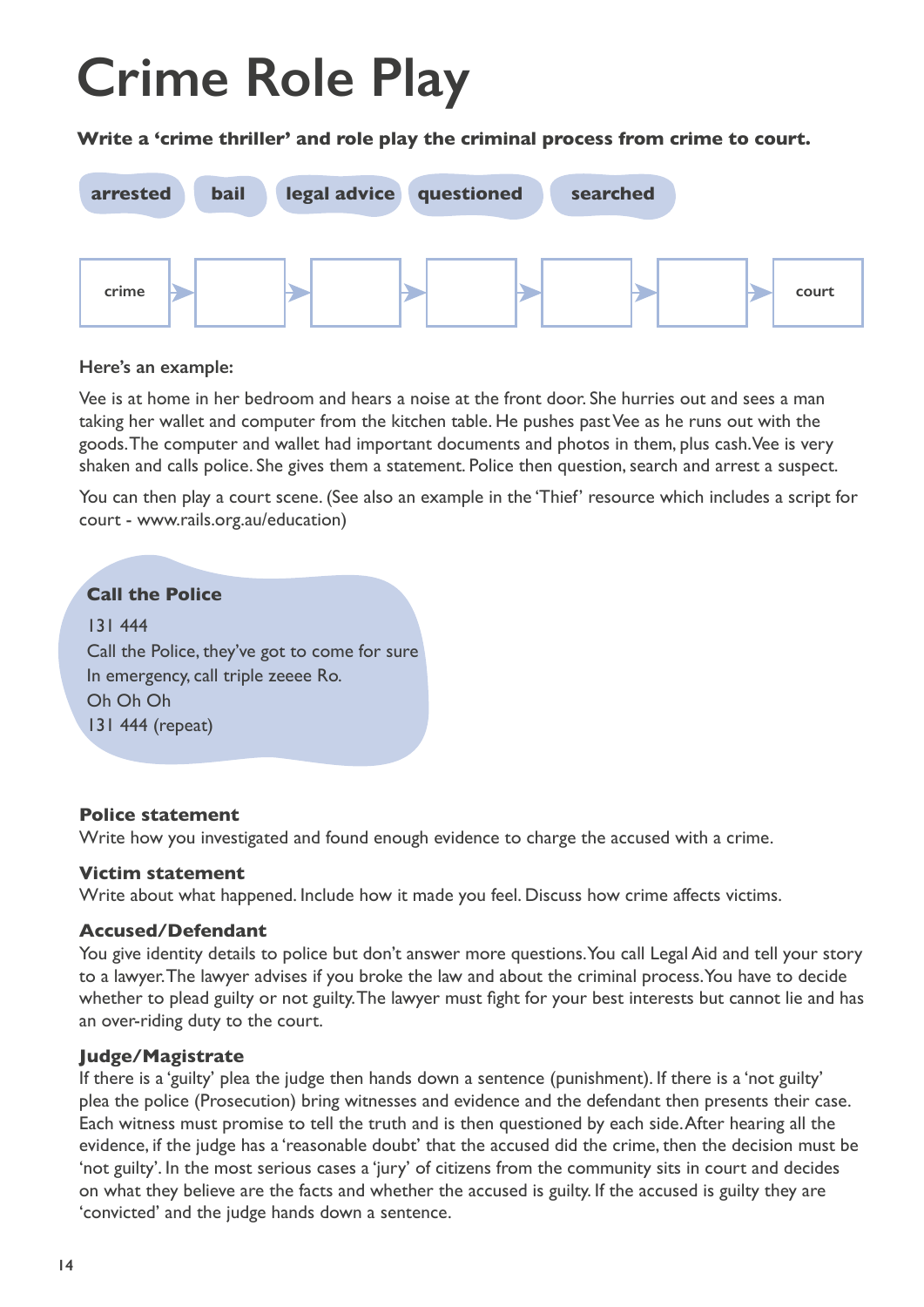**Write sentences about a law or civics situation using these words Which are strongest/most persuasive?**

| might<br>could<br>$\mathcal{L}(\mathcal{A})$ | may | should ought to<br>can | must |
|----------------------------------------------|-----|------------------------|------|
|                                              |     |                        |      |
|                                              |     |                        |      |
|                                              |     |                        |      |
|                                              |     |                        |      |
|                                              |     |                        |      |
|                                              |     |                        |      |
|                                              |     |                        |      |
|                                              |     |                        |      |
|                                              |     |                        |      |
|                                              |     |                        |      |
|                                              |     |                        |      |
|                                              |     |                        |      |
|                                              |     |                        |      |